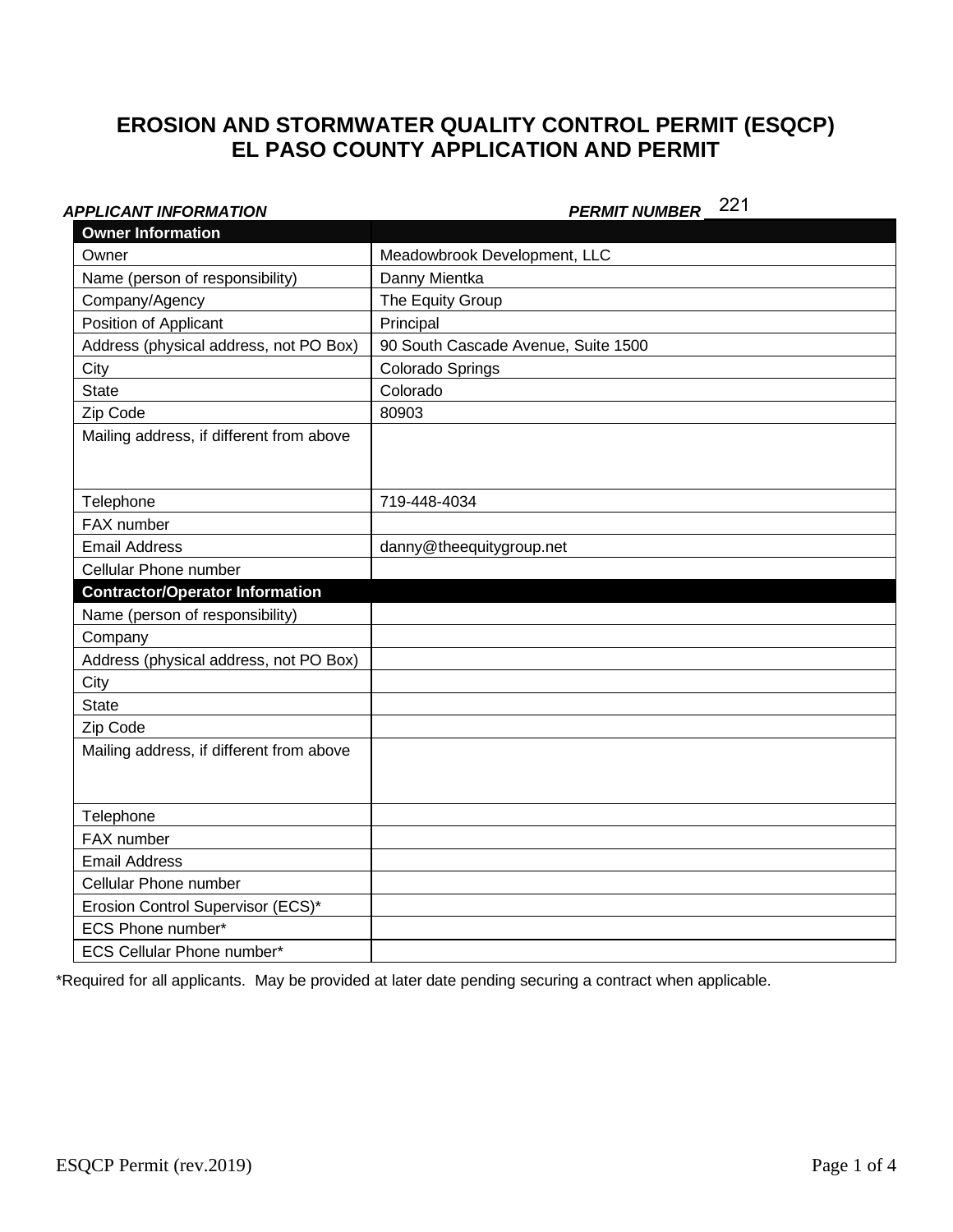### *PROJECT INFORMATION*

| <b>Project Information</b>               |                                                                                                                                                                                                                                                                                                                                                                                                                                                                                                                                                                                        |
|------------------------------------------|----------------------------------------------------------------------------------------------------------------------------------------------------------------------------------------------------------------------------------------------------------------------------------------------------------------------------------------------------------------------------------------------------------------------------------------------------------------------------------------------------------------------------------------------------------------------------------------|
| <b>Project Name</b>                      | <b>Meadowbrook Park</b>                                                                                                                                                                                                                                                                                                                                                                                                                                                                                                                                                                |
| <b>Legal Description</b>                 | TRACT A, 94/24 BUSINESS PARK FILING NO. 1, TRACT IN SE4 SEC<br>08-14-65 AS FOLS, BEG AT A PT ON N BDRY LN OF SD SE4 WHENCE<br>THE E4 COR BEARS S 89<33' E 2023.0 FT, TH S 89<33' E 598.6 FT, S<br>33<35' W 508.5 FT, S 56<25' E 30.0 FT, S 37<48' W 375.0 FT, S 17<09'<br>W 148.2 FT, N 02<16' W 417.0 FT, N 06<38' E 358.0 FT, TH N 17<04' E<br>15.7 FT TO POB, EX THAT PT PLATTED TO CLAREMONT BUSINESS<br>PARK FIL NO 2, EX THAT PT CONV TO D.O.T. FOR R/W BY REC #<br>205077959, TR I MEADOWBROOK CROSSING FILING NO 1, AS<br>AMENDED BY AFFIDAVIT OF CORRECTION REC #218068301 EL |
| Address (or nearest major cross streets) | PASO COUNTY, STATE OF COLORADO<br>NWC of Meadowbrook Parkway                                                                                                                                                                                                                                                                                                                                                                                                                                                                                                                           |
| Acreage (total and disturbed)            | Total: 8.07 acres<br>Disturbed: 9.07 acres                                                                                                                                                                                                                                                                                                                                                                                                                                                                                                                                             |
| Schedule                                 | Start of Construction: September 2021<br>Completion of Construction: June 2022<br>Final Stabilization: September 2022                                                                                                                                                                                                                                                                                                                                                                                                                                                                  |
| <b>Project Purpose</b>                   | Process plat, entitlements and engineering documents to prepare 67 single<br>family lots for construction.                                                                                                                                                                                                                                                                                                                                                                                                                                                                             |
| <b>Description of Project</b>            | Project involves 67 lots, and will include the construction of private streets,<br>sidewalks, driveways, hardscape/landscape, and associated utility<br>infrastructure required to serve each lot.                                                                                                                                                                                                                                                                                                                                                                                     |
| <b>Tax Schedule Number</b>               | 5408008002, 5408403001, 5408000053                                                                                                                                                                                                                                                                                                                                                                                                                                                                                                                                                     |

### FOR OFFICE USE ONLY

The following signature from the ECM Administrator signifies the approval of this ESQCP. All work shall be performed in accordance with the permit, the El Paso County Engineering Criteria Manual (ECM) Standards, City of Colorado Springs Drainage Criteria Manual, Volume 2 (DCM2) as adopted by El Paso County Addendum, approved plans, and any attached conditions. The approved plans are an enforceable part of the ESQCP. Construction activity, except for the installation of initial construction BMPs is not permitted until issuance of a Construction permit and Notice to Proceed.

Signature of ECM Administrator: \_\_\_\_\_\_\_\_\_\_\_\_\_\_\_\_\_\_\_\_\_\_\_\_\_\_\_\_\_\_\_\_\_ Date \_\_\_\_\_\_\_\_\_\_\_\_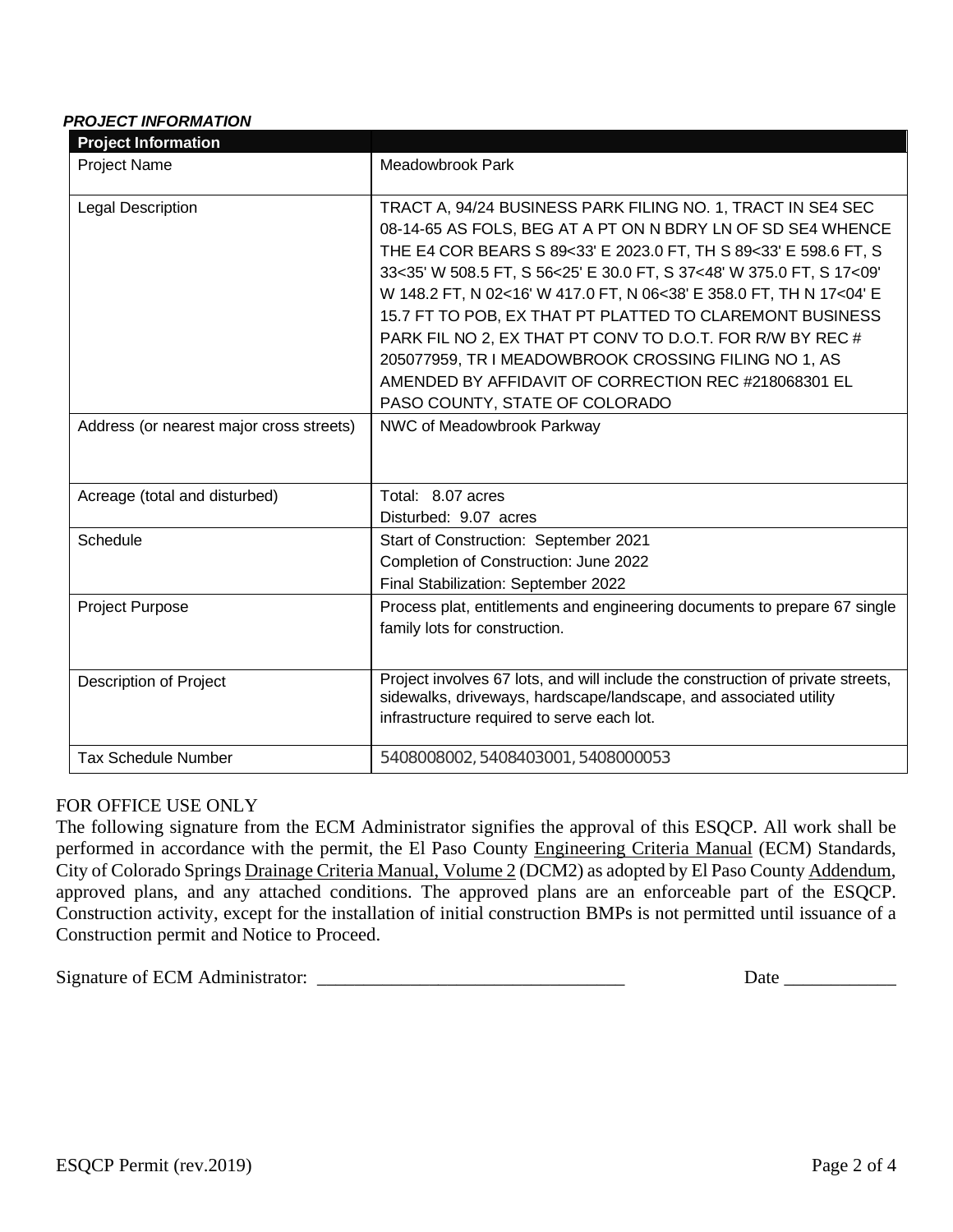#### **1.1 REQUIRED SUBMISSIONS**

In addition to this completed and signed application, the following items must be submitted to obtain an ESQCP:

- § Permit fees
- § Stormwater Management Plan (SWMP) meeting the requirements of DCM2 and ECM either as part of the plan set or as a separate document;
- Cost estimates of construction and maintenance of construction and permanent stormwater control measures (Cost estimates shall be provided on a unit cost basis for all stormwater BMPs);
- Financial surety in an amount agreeable to the ECM Administrator based on the cost estimates of the stormwater quality protection measures provided. The financial surety shall be provided in the form of a Letter of Credit, Surety with a Bonding Company, or other forms acceptable to El Paso County;
- § Operation and Maintenance Plan for any proposed permanent stormwater control measures; and
- § Signed Private Detention Basin/Stormwater Quality Best Management Practice Maintenance Agreement and Easement, if any permanent stormwater control measures are to be located on site.

#### **1.2 RESPONSIBILITY FOR DAMAGE**

The County and its officers and employees, including but not limited to the ECM Administrator, shall not be answerable or accountable in any manner, for injury to or death of any person, including but not limited to a permit holder, persons employed by the permit holder, persons acting in behalf of the permit holder, or for damage to property resulting from any activities undertaken by a permit holder or under the direction of a permit holder. The permit holder shall be responsible for any liability imposed by law and for injuries to or death of any person, including but not limited to the permit holder, persons employed by the permit holder, persons acting in behalf of the permit holder, or damage to property arising out of work or other activity permitted and done by the permit holder under a permit, or arising out of the failure on the permit holder's part to perform the obligations under any permit in respect to maintenance or any other obligations, or resulting from defects or obstructions, or from any cause whatsoever during the progress of the work, or other activity, or at any subsequent time work or other activity is being performed under the obligations provided by and contemplated by the permit.

To the extent allowed by law, the permit holder shall indemnify, save, and hold harmless the County and its officers and employees, including but not limited to the BOCC and ECM Administrator, from all claims, suits or actions of every name, kind and description brought for or on account of injuries to or death of any person, including but not limited to the permit holder, persons employed by the permit holder, persons acting in behalf of the permit holder and the public, or damage to property resulting from the performance of work or other activity under the permit, or arising out of the failure on the permit holder's part to perform his obligations under any permit in respect to maintenance or any other obligations, or resulting from defects or obstructions, or from any cause whatsoever during the progress of the work, or other activity or at any subsequent time work or other activity is being performed under the obligations provided by and contemplated by the permit, except as otherwise provided by state law. The permit holder waives any and all rights to any type of expressed or implied indemnity against the County, its officers or employees.